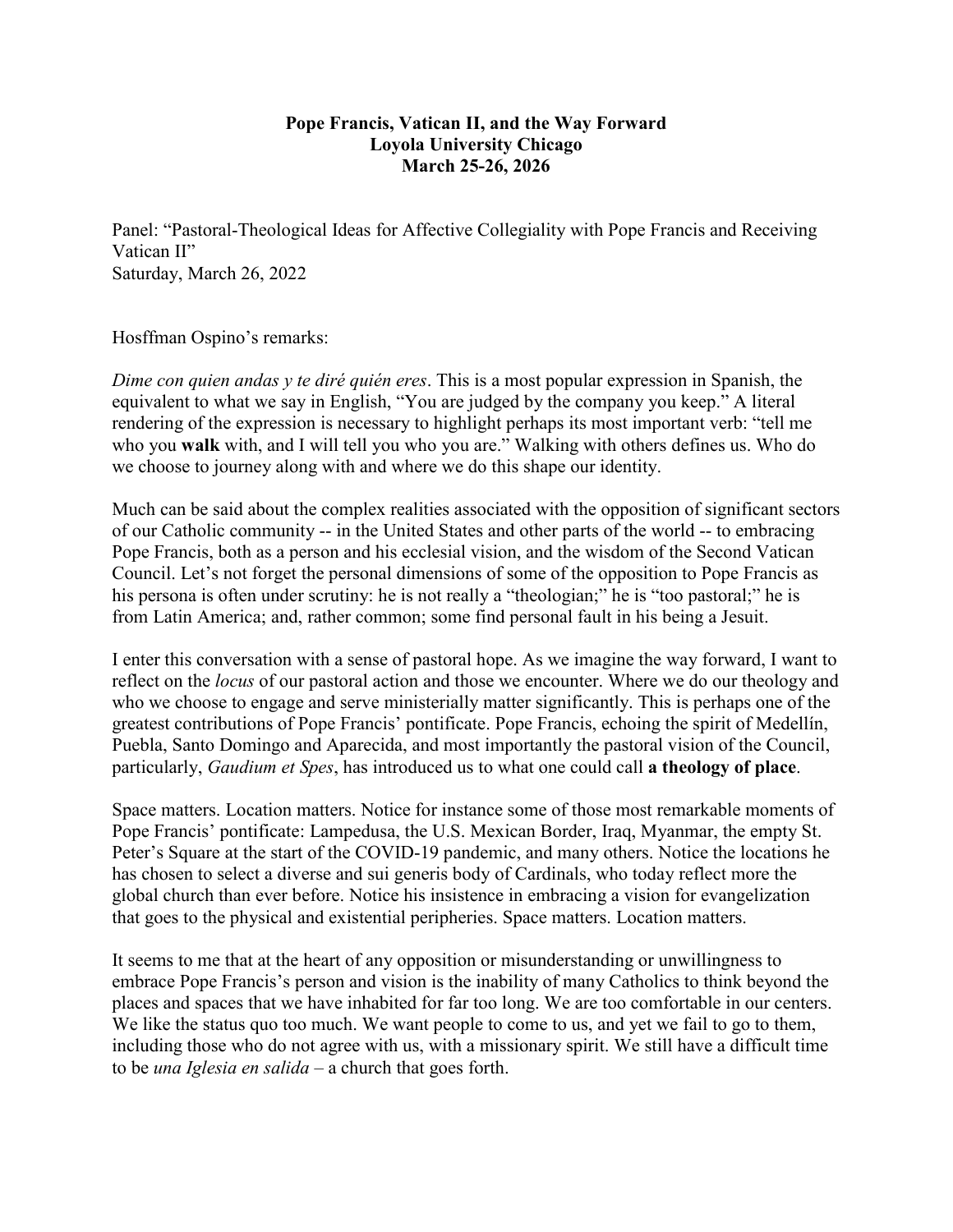Attention to place and space is important if we are willing to do things differently. This applies to everyone in our church: Catholic lay women and men, clergy, vowed religious, theologians, intellectuals, pundits, artists, communicators, writers, politicians, etc. The vision of the Second Vatican Council, channeled at this time by Pope Francis' invitation to missionary discipleship, demands an ecclesial repositioning not only of pastoral priorities, but also of bodies and how we engage those bodies.

Let me say more about bodies. Many times when we speak about ministry, we tend to do it in a disembodied manner. We want to accompany souls, we want to cultivate the spiritual life, but we often fail to acknowledge sufficiently that we are enfleshed beings. Our bodies are white, black, brown. Our bodies are gendered and sexual. Our bodies are strong and weak, able and disabled. Our bodies cross borders and seek shelter and refuge. Our bodies are young and old. Our bodies need sustenance and care. Our bodies need love. No evangelization or pastoral care action would be credible if it ignores the fact that we are embodied, enfleshed beings who live and journey in particular places. And yet, far too many Catholics manage to ignore, bypass, dismiss the bodily dimensions of evangelization as we fall into the "isms" that lurk around: racism, classism, sexism, ablism, and others.

I currently serve as the President of the Academy of Catholic Hispanic Theologians of the United States (ACHTUS). Last year I organized our annual meeting in which I wanted to bring attention precisely to this reality. Usually when we invite theologians to meetings and conversations, we focus on those who write the books, who advance theories, and who spend countless hours in the library and the classroom. I am aware that at least half, maybe more, of Hispanic Catholic theologians in the United States do not work in universities, or seminaries or research institutes. They are in the trenches: parishes, diocesan offices, hospitals, non-profit organizations; *con la gente en las bases*, with the people at the grassroots. Most of these colleagues have chosen to do so. They repositioned themselves and in doing so they repositioned their theology and their reflections. These theologians seldom get invited to academic conferences, or any conferences at all. They were half of the presenters at this meeting of Hispanic Catholic theologians.

Many theologians, Hispanic and others, are committed to walking with our faith communities, and we do it as organic intellectuals. It is a characteristic of our scholarship that I hope we can cultivate. This type of doing theology reminds me of Pope Francis' words to the Grand Chancellor of the Pontificia Universidad Católica Argentina on the 100th Anniversary of the Founding of the Faculty of Theology: "At this time theology must address conflicts: not only those that we experience within the Church, but also those that concern the world as a whole and those which are lived on the streets of Latin America. Do not settle for a desktop theology. Your place for reflection is the frontier. Do not fall into the temptation to embellish, to add fragrance, to adjust them to some degree and domesticate them. Even good theologians, like good shepherds, have the odour of the people and of the street and, by their reflection, pour oil and wine onto the wounds of mankind."

Affective collegiality -- among bishops; among bishops and theologians; among bishops, theologians, and faith communities with their leaders; among bishops, theologians, faith communities and the rest of society -- will only happen if we accept the demands and the risk of repositioning ourselves. That includes embracing the idea that the places where we have been,